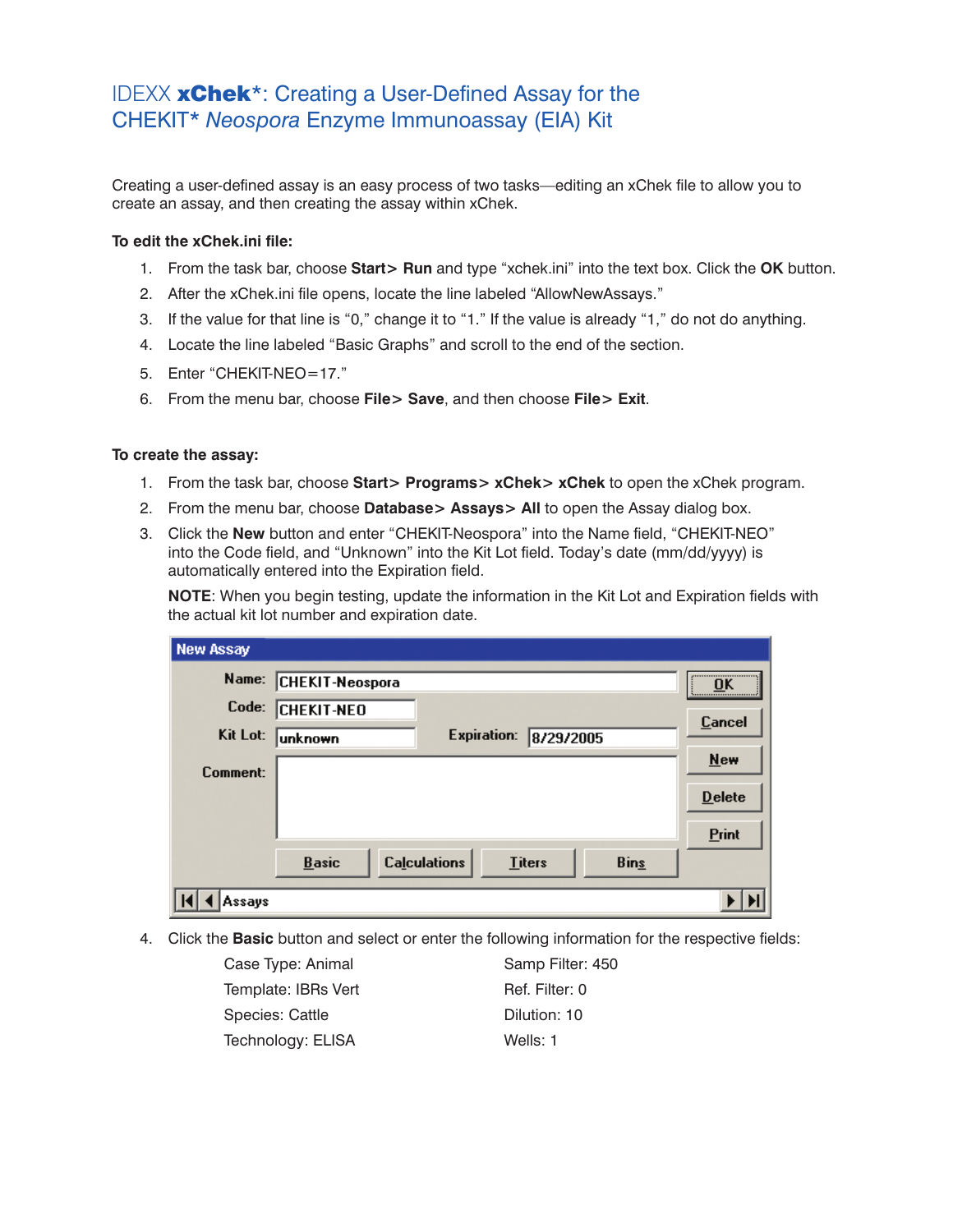| <b>New Assay</b>  |                  |                         |        |
|-------------------|------------------|-------------------------|--------|
| Case Type: Animal |                  | Samp Filter: 450        | OK     |
| Template:         | <b>IBRs</b> Vert | Ref Filter: $\boxed{0}$ |        |
| Species: Cattle   |                  | Dilution: $\boxed{10}$  | Cancel |
| Technology:       | <b>ELISA</b>     | Wells: $\sqrt{1}$       |        |

**NOTE:** The CHEKIT Neospora assay has a negative and a positive control configuration in the insert that is not supported by the IDEXX xChek software. The assay has been set up in xChek to have a vertical control configuration. Therefore, place negative controls in wells A1 and B1, and positive controls in wells C1 and D1.

- 5. Click **OK** to save the settings.
- 6. Click the **Calculations** button and select or enter the following information:

Formulas:

- "S" Part of Ratio: Sample1 Negative
- "P" Part of Ratio: Positive Negative
- "N" Part of Ratio: None
- Blocking Factor: None
- First Calculation:

Variable: S/P

Positive Cutoff: 0.40

Suspect Cutoff: 0.30

Comparison: >=

**NOTE:** xChek does not support the Value % calculation. Instead, xChek calculates an S/P value. The cutoff values have been updated to match the new calculation and the interpretation is the same.

| <b>New Assay</b>                                      |                     |                               |              |  |  |
|-------------------------------------------------------|---------------------|-------------------------------|--------------|--|--|
| Formulas                                              |                     |                               |              |  |  |
| "S" Part of Ratio:<br>Sample1 - Negative              |                     |                               | OK           |  |  |
| "P" Part of Ratio:                                    | Positive - Negative |                               | Cancel       |  |  |
| "N" Part of Ratio:<br>None                            |                     |                               | <b>Reset</b> |  |  |
| <b>Blocking Factor:</b>                               | None                |                               |              |  |  |
| <b>Second Calculation</b><br><b>First Calculation</b> |                     |                               |              |  |  |
| Variable:<br>S/P                                      |                     | Variable:                     | <b>None</b>  |  |  |
| <b>Positive Cutoff:</b><br>0.40                       |                     | <b>Positive Cutoff:</b><br>I٥ |              |  |  |
| <b>Suspect Cutoff:</b><br>10.30                       |                     | <b>Suspect Cutoff:</b><br>In  |              |  |  |
| Comparison:<br>$>=$                                   |                     | Comparison:                   | None         |  |  |
|                                                       |                     |                               |              |  |  |

7. Click **OK** to save these settings, and then click the **OK** button to save the assay to the database. You can now test for antibodies against *N. caninum* using the xChek Assay Management System.

**NOTE:** xChek does not evaluate controls or results for validity when you use a user-defined assay. You must evaluate the results from each assay in accordance with good laboratory practices. To evaluate your assay validity, please refer to the "Reading of Results" section in the insert provided with this test kit.